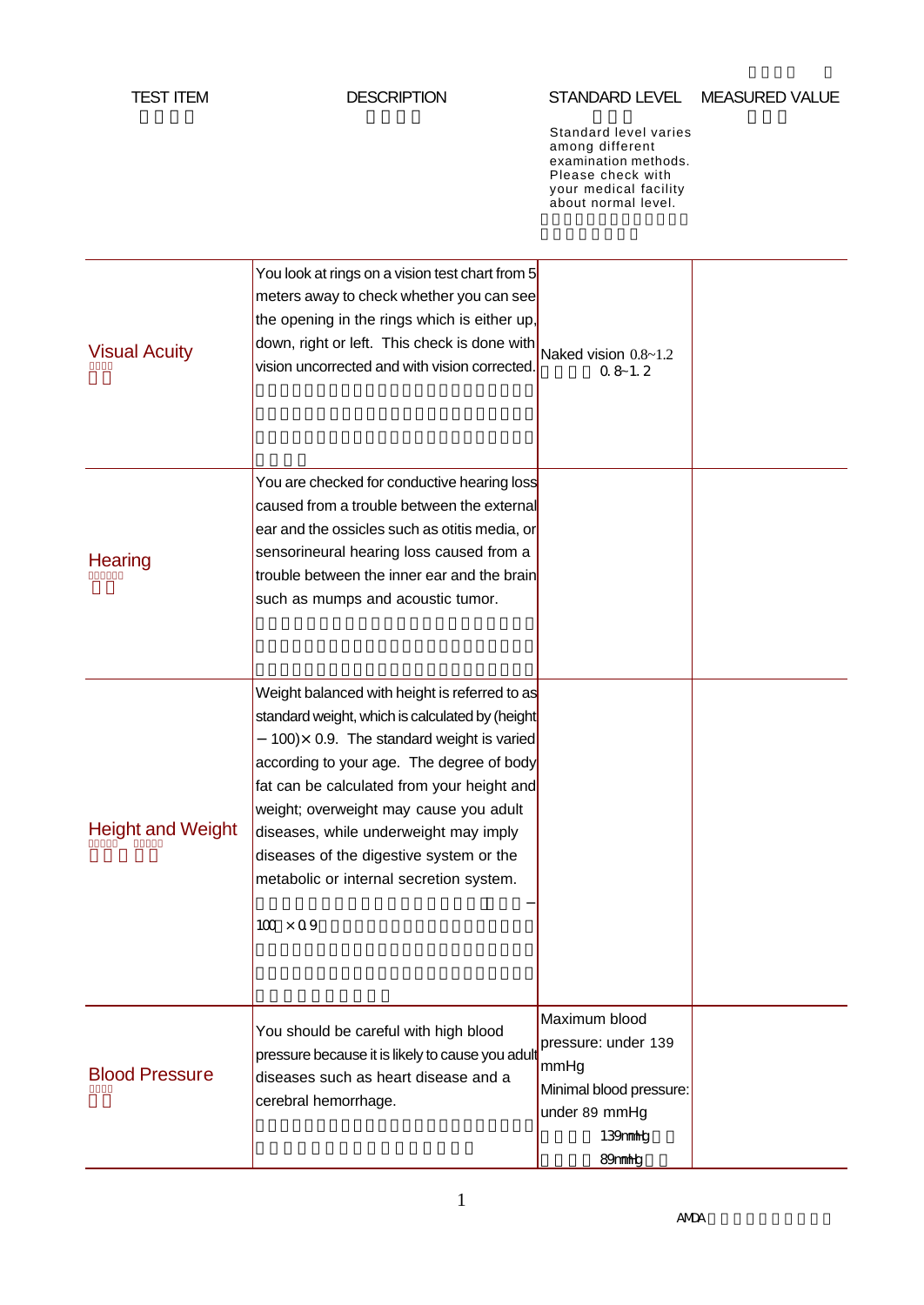## Urinalysis

| <b>Sugar in Urine</b>        | If the amount of glucose in your blood<br>exceeds a fixed value due to some trouble in<br>your body, sugar oozes in high amounts from<br>the kidneys into your urine. This check is the<br>first step in finding diabetes. |                                                  |  |
|------------------------------|----------------------------------------------------------------------------------------------------------------------------------------------------------------------------------------------------------------------------|--------------------------------------------------|--|
| <b>Protein in Urine</b>      | If you have something wrong with your<br>kidneys or ureter, protein oozes in high<br>amounts into your urine.                                                                                                              | less than 100 mg per<br>day<br>100 <sub>ng</sub> |  |
| <b>Occult Blood in Urine</b> | If you have something wrong with your<br>kidneys, ureter, or bladder, your urine may<br>contain a slight number of red blood cells. A<br>test strip is dropped in your urine to check this.                                | Negative (-)                                     |  |

# Complete Blood Count

| <b>RBC</b><br>(red blood cell count) | Red blood cells are a major constituent of your<br>blood, and contain hemoglobin which carries<br>oxygen and carbon dioxide. Lack of red<br>blood cells causes the shortage of oxygen for Men: 4 million to 5.4<br>which you suffer from anemia. In contrast, an million<br>excessive number of red blood cells can clog Women: 3.8 million to 4.9<br>your blood vessels. | million<br>400-540<br>380-490                                   |  |
|--------------------------------------|---------------------------------------------------------------------------------------------------------------------------------------------------------------------------------------------------------------------------------------------------------------------------------------------------------------------------------------------------------------------------|-----------------------------------------------------------------|--|
| Hb<br>(hemoglobin)                   | Hemoglobin is contained in red blood cells.<br>supplies oxygen throughout your body, and in Men: 12.0 to 16.2 g/dl<br>turn carries out carbon dioxide. A deficiency<br>of hemoglobin makes you anemic.                                                                                                                                                                    | Women: 11.4 to 14.7 g/dl<br>$120 - 162g/d$<br>11. $4 - 14$ 7g/d |  |
| <b>Ht</b><br>(hematocrit)            | Ht indicates the percentage of red blood cells Men: 36.0 to 48.6%<br>in a fixed amount of blood. Ht level<br>decreases with decreasing red blood cells,                                                                                                                                                                                                                   | Women: 34.2 to 44.1%<br>360-486                                 |  |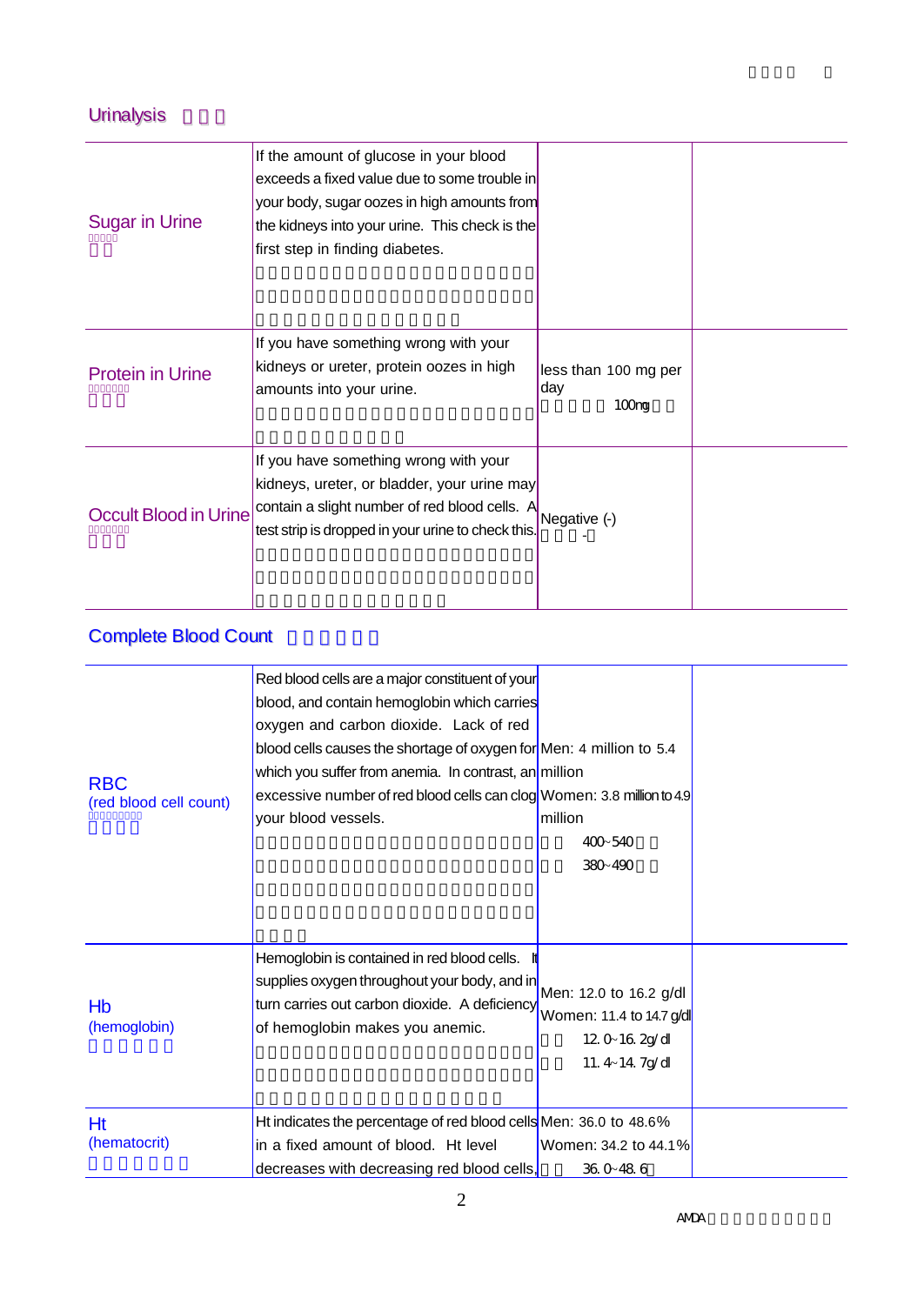|                                                               | and is used to know the type of youranemia.                                                                                                                                                                                                                                                                                          | 34.2~44.1                                                                                                                             |  |
|---------------------------------------------------------------|--------------------------------------------------------------------------------------------------------------------------------------------------------------------------------------------------------------------------------------------------------------------------------------------------------------------------------------|---------------------------------------------------------------------------------------------------------------------------------------|--|
| <b>MCV</b><br>(mean corpuscular<br>volume)                    | MCV indicates the size of red blood cells, and<br>is effective to know the cause and type of your<br>anemia.                                                                                                                                                                                                                         | $80 - 100 \mu \text{ m}^3$                                                                                                            |  |
| <b>MCH</b><br>(mean corpuscular<br>hemoglobin)                | MCH indicates the mean value of the amount<br>of hemoglobin contained in each red blood<br>cell, and is effective to know the cause and<br>type of your anemia, like MCV.<br>MUV                                                                                                                                                     | 26-33pg                                                                                                                               |  |
| <b>MCHC</b><br>(mean corpuscular<br>hemoglobin concentration) | MCHC indicates the percentage of<br>hemoglobin to a red blood cell volume in a<br>fixed amount of blood, and is effective to know<br>the cause and type of your anemia, like MCV. $31-37$<br><b>MCV</b>                                                                                                                              |                                                                                                                                       |  |
| <b>WBC</b><br>(white blood cell count)                        | If a bacterium or a foreign substance gets into<br>your body and causes an irritation, the number<br>of white blood cells increases in your body so<br>as to make it nonpoisonous. Therefore, the<br>number of while blood cells contained per<br>cubic millimeter of your blood is counted to find<br>a disease.<br>1m <sub>1</sub> | Men: 3800 to 10100<br>$1/mm^3$<br>Women: 3500 to 9300<br>1/mm <sup>3</sup><br>3800-10100<br>$\text{/mm}$<br>3500-9300<br>$\text{/mm}$ |  |
| <b>PLT</b><br>(platelet count)                                | If you have a deficiency of platelets, which Men: 131 thousand to<br>work to stop bleeding, bleeding will be caused 36.2 thousand /mm <sup>3</sup><br>more easily and become harder to stop.                                                                                                                                         | Women: 13.0 thousand to<br>36.9 thousand /mm <sup>3</sup><br>$131 - 362$<br>/m <sub>i</sub><br>$130 - 369$<br>/m                      |  |

## Blood Biochemistry

| AST<br>GOT | <b>GOT</b> is an enzyme which works to produce  |  |  |
|------------|-------------------------------------------------|--|--|
|            | an amino acid, and is contained in different    |  |  |
|            | organs in your body. If an organ or a tissue is |  |  |
|            | damaged, GOT contained in your blood            |  |  |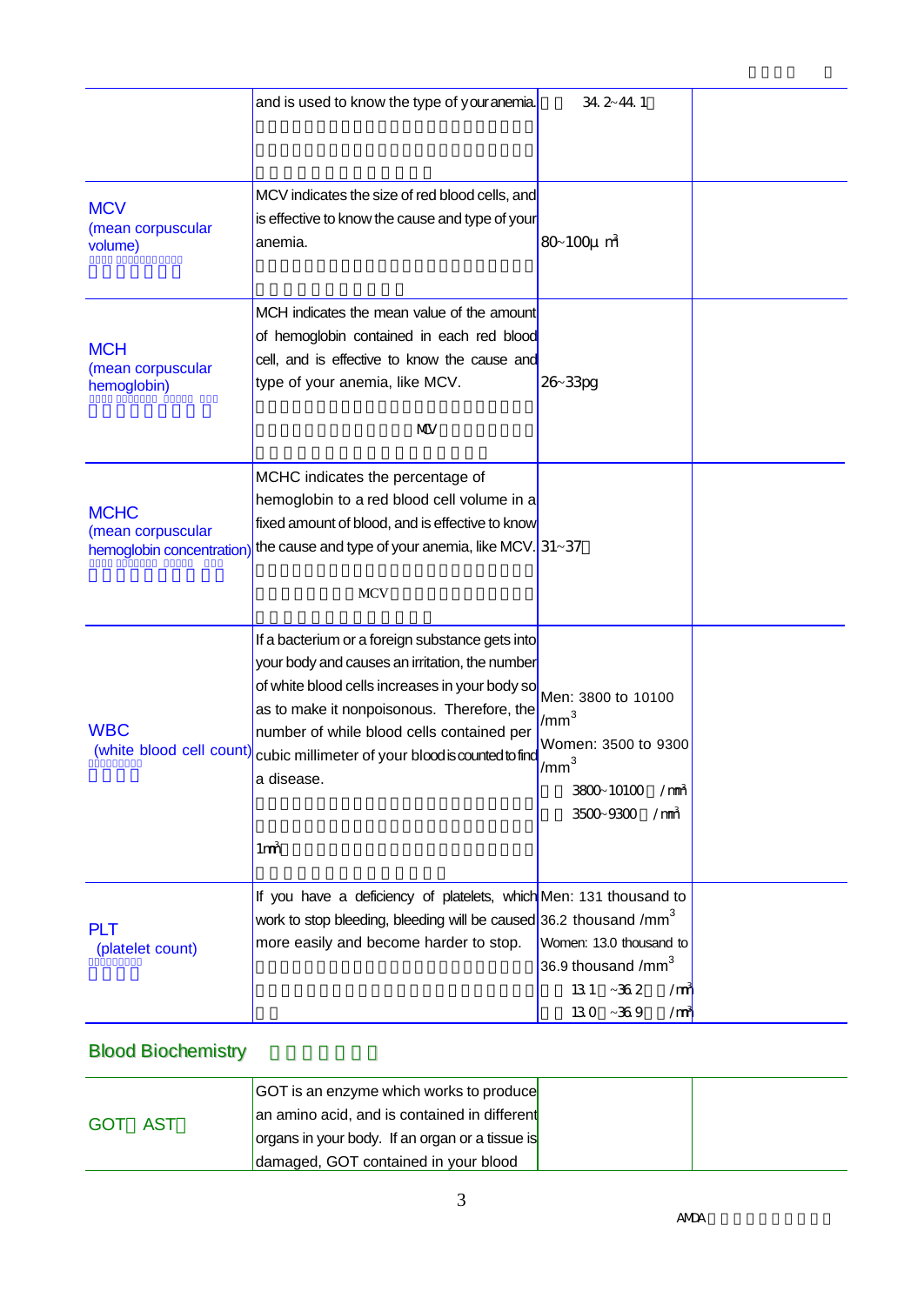|                            | increases.                                                                                                                                                                                                                                                                           |  |
|----------------------------|--------------------------------------------------------------------------------------------------------------------------------------------------------------------------------------------------------------------------------------------------------------------------------------|--|
|                            | $\alpha$                                                                                                                                                                                                                                                                             |  |
| <b>ALT</b><br>GPT          | GPT is another enzyme to produce an amino<br>acid, and is contained less than GOT in your<br>body.<br>$\mathbf{a}$<br>$\alpha$                                                                                                                                                       |  |
| -GTP                       | -GTP is an enzyme to break down proteir<br>It is sensitive to alcohol, and reaches an<br>abnormal level earlier than other enzymes<br>when you have something wrong with your<br>liver or biliary tract. Therefore, it is used as an<br>index of a liver disorder caused by alcohol. |  |
| LDH                        | LDH is an enzyme which helps to turn sugar<br>into energy. LDH level in a serum tends to<br>increase when you suffer from a malignant<br>tumor, a liver disease, a heart disease, or a<br>blood disease; LDH is used as a screeningfor<br>these diseases.<br>$I\!I\!I\!H$            |  |
| <b>ALP</b>                 | ALP is an enzyme to break down a phosphate<br>compound. It goes through your liver and is<br>discharged into the gall. ALP level indicates<br>whether you have something wrong with the<br>path by which the gall runs from your liver to<br>your duodenum.<br><b>AP</b>             |  |
| <b>Serum Total Protein</b> | A general term for proteins contained in a<br>serum. It has various functions to maintain<br>your heath. Its level fluctuates if you have<br>something wrong with the metabolism due to<br>a liver or kidney disorder.                                                               |  |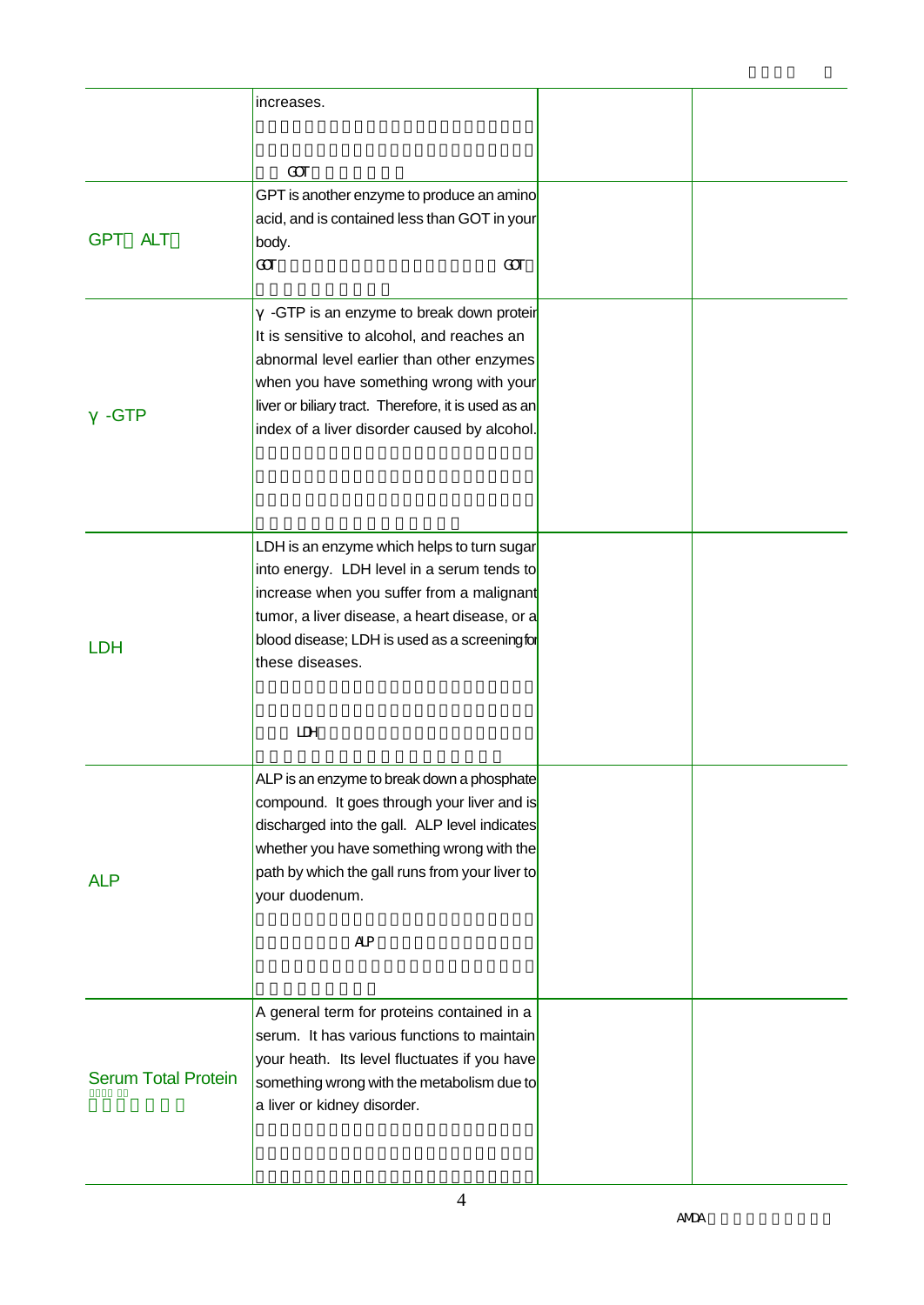| Alb (albumin)                               | Alb accounts for about 67% of serum proteins.                                                                                                                                                                                                                   |                   |  |
|---------------------------------------------|-----------------------------------------------------------------------------------------------------------------------------------------------------------------------------------------------------------------------------------------------------------------|-------------------|--|
| A/G<br>(albumin/globulin ratio)             | 67<br>The ratio of albumin to globulin which are main<br>proteins in a serum can indicate whether you<br>have a liver disorder or another similar<br>disease.                                                                                                   |                   |  |
| <b>Total Bilirubin</b>                      | Bilirubin is an enzyme made from hemoglobin.<br>Increased bilirubin exhibits symptoms of<br>jaundice; checking bilirubin level in blood is<br>used as an index of a liver disorder.                                                                             | $0.2 - 1.1$ ng/dl |  |
| <b>HBs Antigen</b><br><b>H</b> <sub>S</sub> | If HBs antigen and antibody which is a part of<br>a hepatitis B virus is found in your body, you<br>will be diagnosed as a hepatitis B virus carrier.<br>Some carriers have a liver disorder and others<br>do not show any symptom.<br>$H\!B$<br>В<br>B         | Negative (-)      |  |
| <b>Uric Acid</b>                            | Uric acid is cinders caused by metabolism<br>Eating high-calorie delicious food increases<br>the value. Uric acid may cause you gout or<br>produce stone in your kidneys or ureter.                                                                             |                   |  |
| <b>Urea Nitrogen-BUN</b>                    | Urea nitrogen (cinders of proteins used as<br>energy in the body) is contained in urea in<br>blood, and is measured to know whether your<br>kidneys function well or not. Its concentration<br>increases as the discharging function of your<br>kidneys lowers. | 8-20ng/dl         |  |
| Creatinine                                  | Creatinine is the wastes of protein used as<br>energy in the body like urea nitrogen-BUN and<br>uric acid. The level gets higher as your                                                                                                                        |                   |  |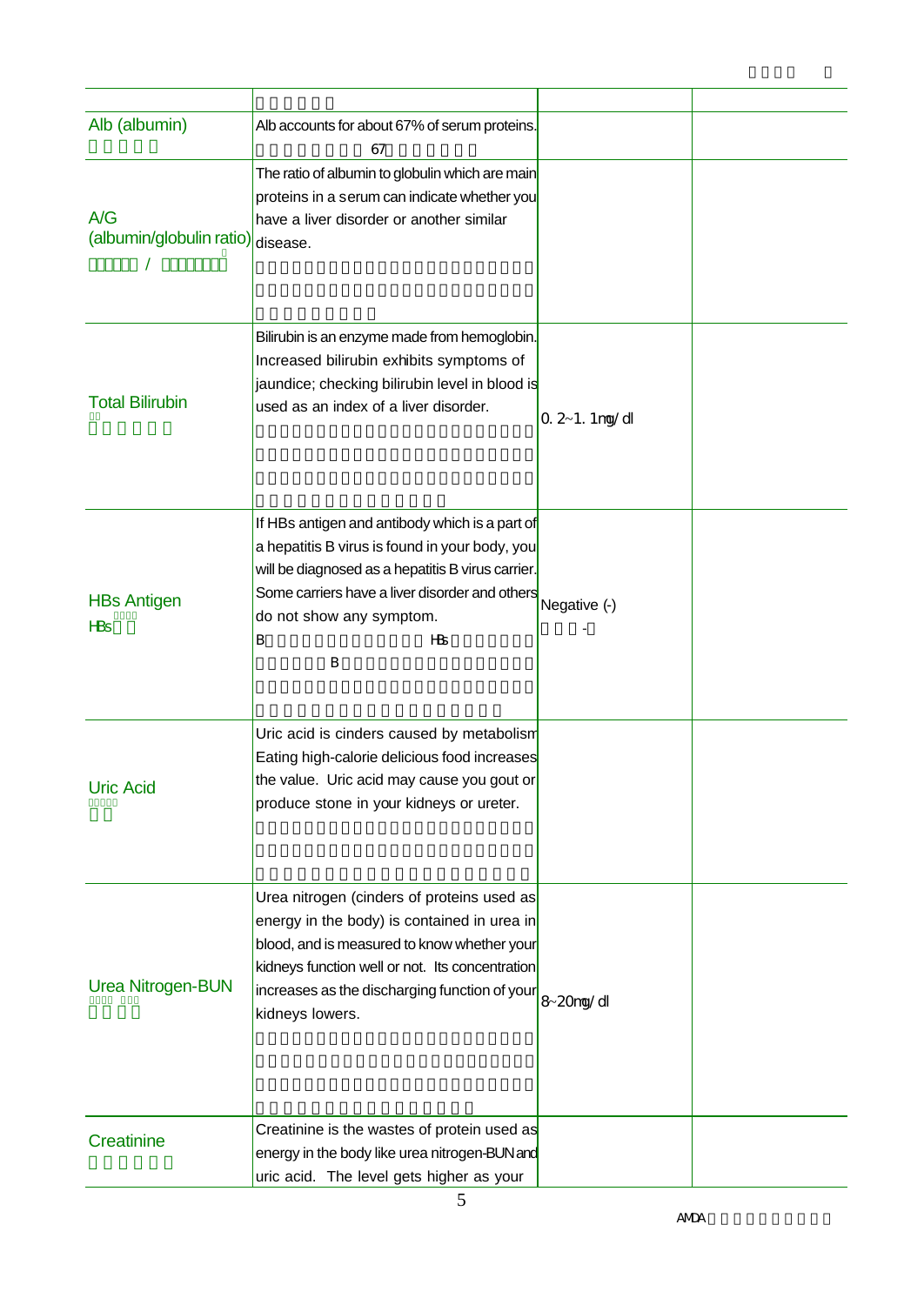|                                                   | kidneys are more damaged. This test is<br>insufficient to find a kidney function disorder in<br>the initial stages.                                                                                                                                                                                                                       |              |  |
|---------------------------------------------------|-------------------------------------------------------------------------------------------------------------------------------------------------------------------------------------------------------------------------------------------------------------------------------------------------------------------------------------------|--------------|--|
| <b>Blood Sugar</b>                                | Blood sugar is glucose in blood. If you are a<br>diabetic, you become short of insulin, which is<br>a hormone to keep the concentration of the<br>blood sugar constant, thereby having a high<br>level of blood sugar. Therefore, blood sugar<br>testing is essential to check diabetes.                                                  |              |  |
| <b>TC</b><br>(Total Cholesterol)                  | TC is a kind of lipids in the body, and plays an<br>important role to reinforce and maintain your<br>blood vessels. However, TC in excess<br>amounts may cause you hardening of the<br>arteries or other similar diseases. TC is<br>essential to know whether you have a<br>circulatory system disorder and to determine<br>the progress. | 120~219ng/dl |  |
| <b>HDL</b><br>(HDL cholesterol)<br>H <sub>L</sub> | HDL cholesterol is referred to as "good"<br>cholesterol because it removes LDL<br>cholesterol stuck on the inner walls of the<br>arteries so as to prevent hardening of the<br>arteries. If you have a low level of HDL, be<br>careful of such a disease.<br>ID.<br>H <sub>L</sub>                                                        |              |  |
| <b>TG (Neutral Fats)</b>                          | TG is a kind of fats in the body.<br>Subcutaneous fats are mostly made up of<br>neutral fats. Like cholesterol, TG may also<br>cause you hardening of the arteries.                                                                                                                                                                       |              |  |